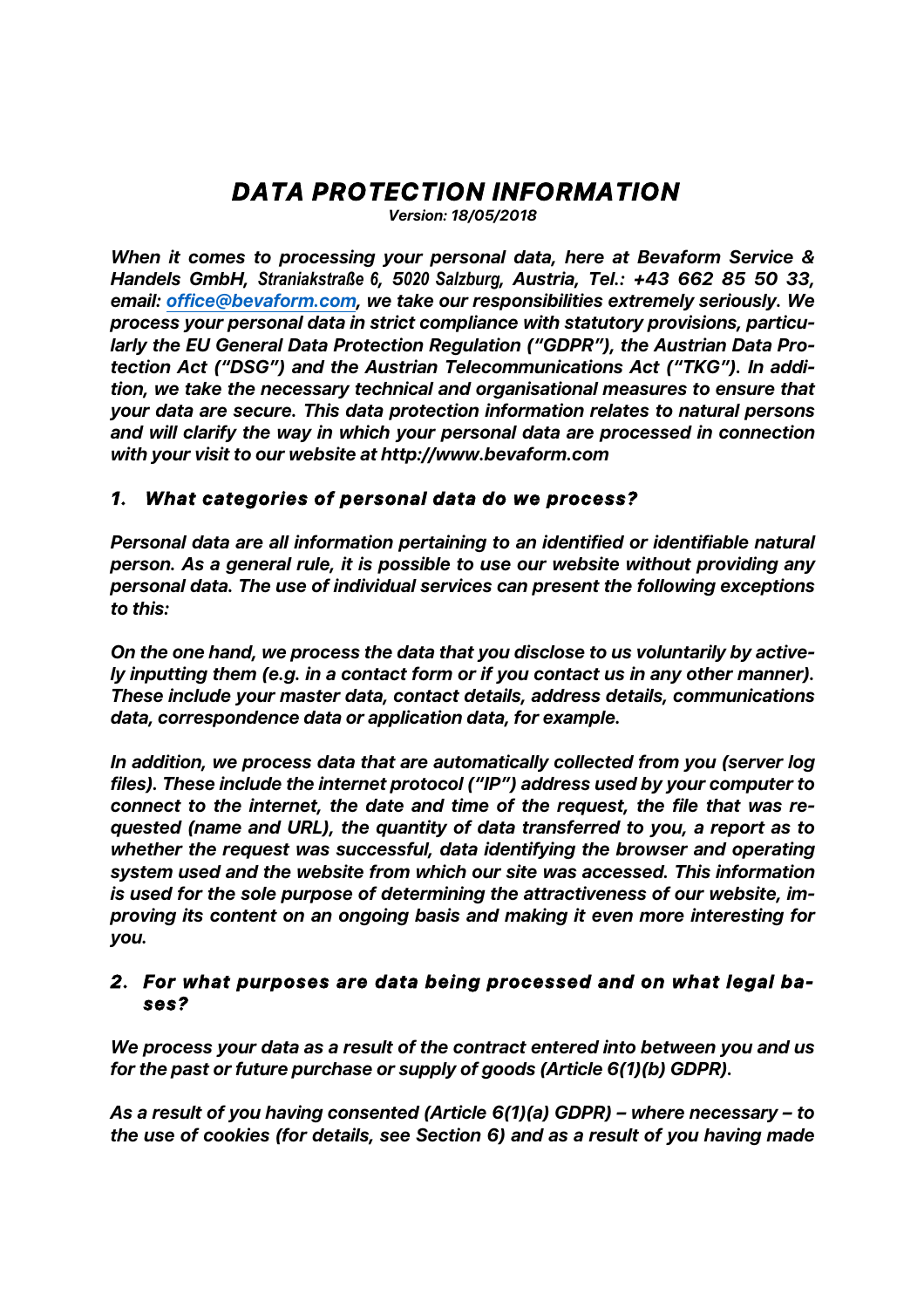*contact with us (e.g. via the contact form) for the purposes of processing and responding to your request.* 

*As a result of our legitimate interest (Article 6(1)(f) GDPR) for the purposes of the operation, security and optimisation of the website; combating fraud; asserting, exercising or defending legal claims and for the purposes of the direct marketing of proprietary goods and services.* 

*In addition, data are processed to allow us to fulfil legal obligations arising on the basis of statutory provisions or official orders to which we are subject as the responsible party (Article 6(1)(c) GDPR).*

# *3. What are the consequences of us not processing your data?*

*Without your data, we are unable to fulfil the objectives for which we are lawfully processing those data (see Section 2).*

# *4. For how long will your data be processed?*

*As a general rule, we only store your data for the time necessary to fulfil the objectives for which they are being processed (see Section 2) (storage limitation principle).* 

*Once the objective has been achieved, we will check whether the data are still required or whether deletion or anonymisation would contravene a statutory storage period (generally 7 years). It may also be necessary, in particular, to retain and process data for longer for the purposes of defending or asserting legal claims within the statutory or contractual warranty and indemnity periods (as a general rule, claims for damages lapse 3 years following notification of the damages and damaging party, and in any case after 30 years).* 

*In so far as we are processing data in accordance with your consent, such processing shall take place for as long as that consent remains valid.*

# *5. Will your data be passed on to other parties?*

*In so far as is necessary for the purposes of fulfilling the aforementioned objectives and provided there is an appropriate legal basis for this, data may be passed on to external recipients. More specifically, data will be transferred to the following categories of recipient:* 

*Website: For the purposes of web administration and website maintenance, external companies may be appointed that perform electronic data processing and information technology services.* 

*Web analysis: Data are passed on to Google LLC, 1600 Amphitheatre Parkway, Mountain View, CA 94043, USA, Tel.: +1 650 253 0000, Fax: +1 650 253 0001,*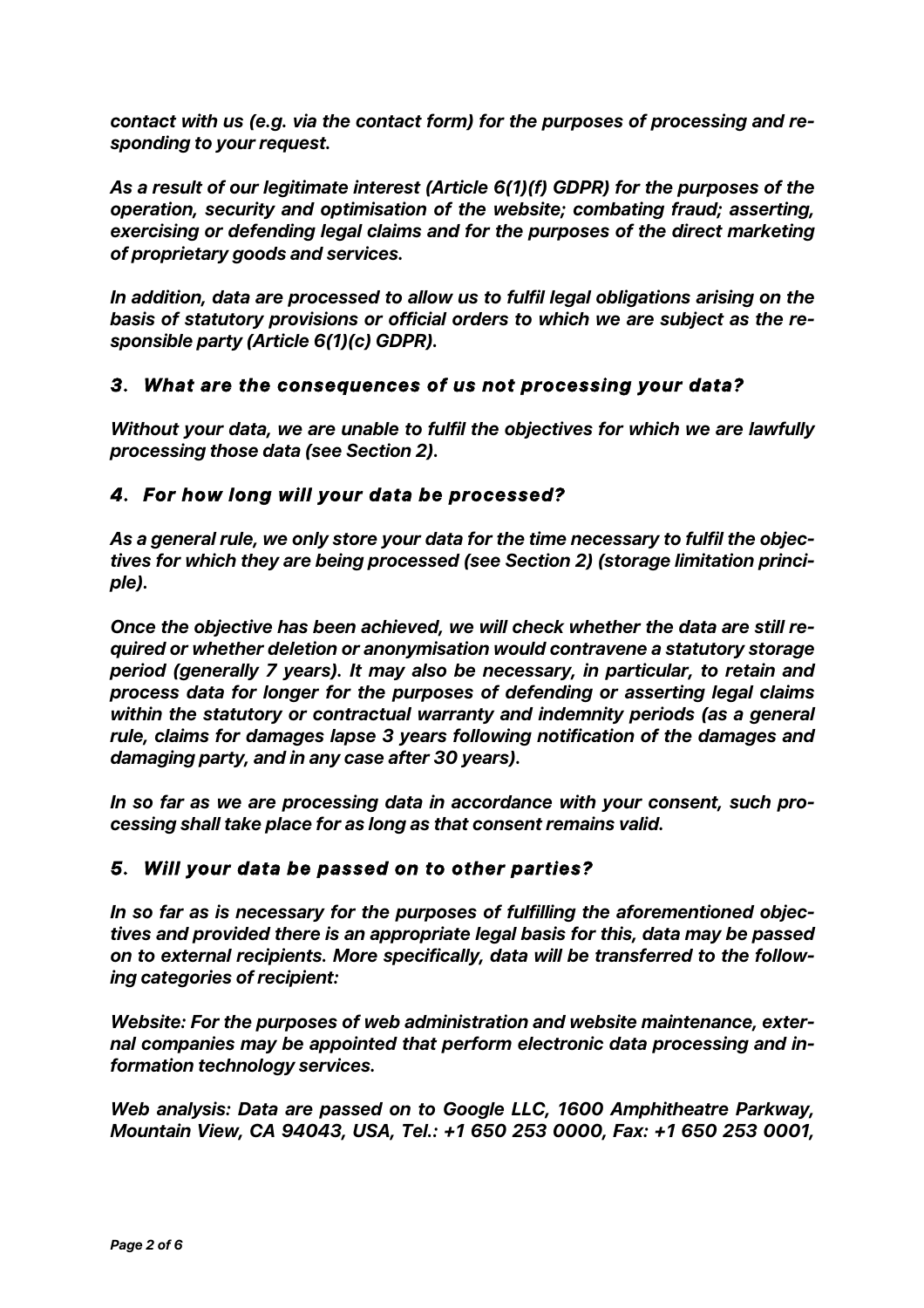*email: support-de@google.com, for the purposes of web analysis and the establishment of access statistics.*

*Recipients based in the USA (Google LLC) have signed up to Privacy Shield; the corresponding European Commission adequacy decision is dated 12 July 2016.*

*Other than this, your data will only be passed on when this is required by law and/or is necessary for the fulfilment of official or contractual obligations. For such purposes, data may be passed on to tax consultants, legal representatives, authorities and courts.*

# *6. Cookies and web analysis*

#### *6.1. Cookies*

*We use cookies to make your use of our website as simple, effective and secure as possible. The main functions of cookies are to recognise returning users and their settings, to measure the frequencies at which pages are viewed, for general navigational purposes, to perform web analyses and to guard against spam. Cookies are text files that are saved on the user's computer when they visit a website. The cookies are then sent back to the web server from which they originated upon every subsequent visit. When using our website, you may also receive cookies from other websites (known as "third-party cookies"). We can accept no liability for damages incurred as a result of the use of your data by third parties. The following types of cookie may be applied when using our website:* 

*Session cookies: Session cookies serve to identify your device on the website for the duration of your visit. These are deleted again as soon as you close your browser. We need these cookies for the purposes of anonymised statistical analyses by means of web tracking, as well as for the correct operation of the website.* 

*Persistent cookies: Persistent cookies enable us to recognise your browser on your next visit. The storage period for persistent cookies can vary in accordance with requirements. You can delete persistent cookies at any time.* 

*Technical cookies: These are necessary for the functioning of the website and to ensure an enjoyable user experience (e.g. language settings). Deactivating these cookies may limit the functionality of the website. The storage period for these cookies is unlimited.*

*It is generally possible to set your browser to accept or refuse all cookies or to only accept certain types of cookie. You can also set your browser to ask you every time a website wishes to store a cookie. The processes for managing and deleting cookies differ depending on which browser you use. To find out how to do this in a certain browser, you can use the browser's integrated help function, check the browser manufacturer's website or, alternatively, visit http://www.aboutcookies.org.*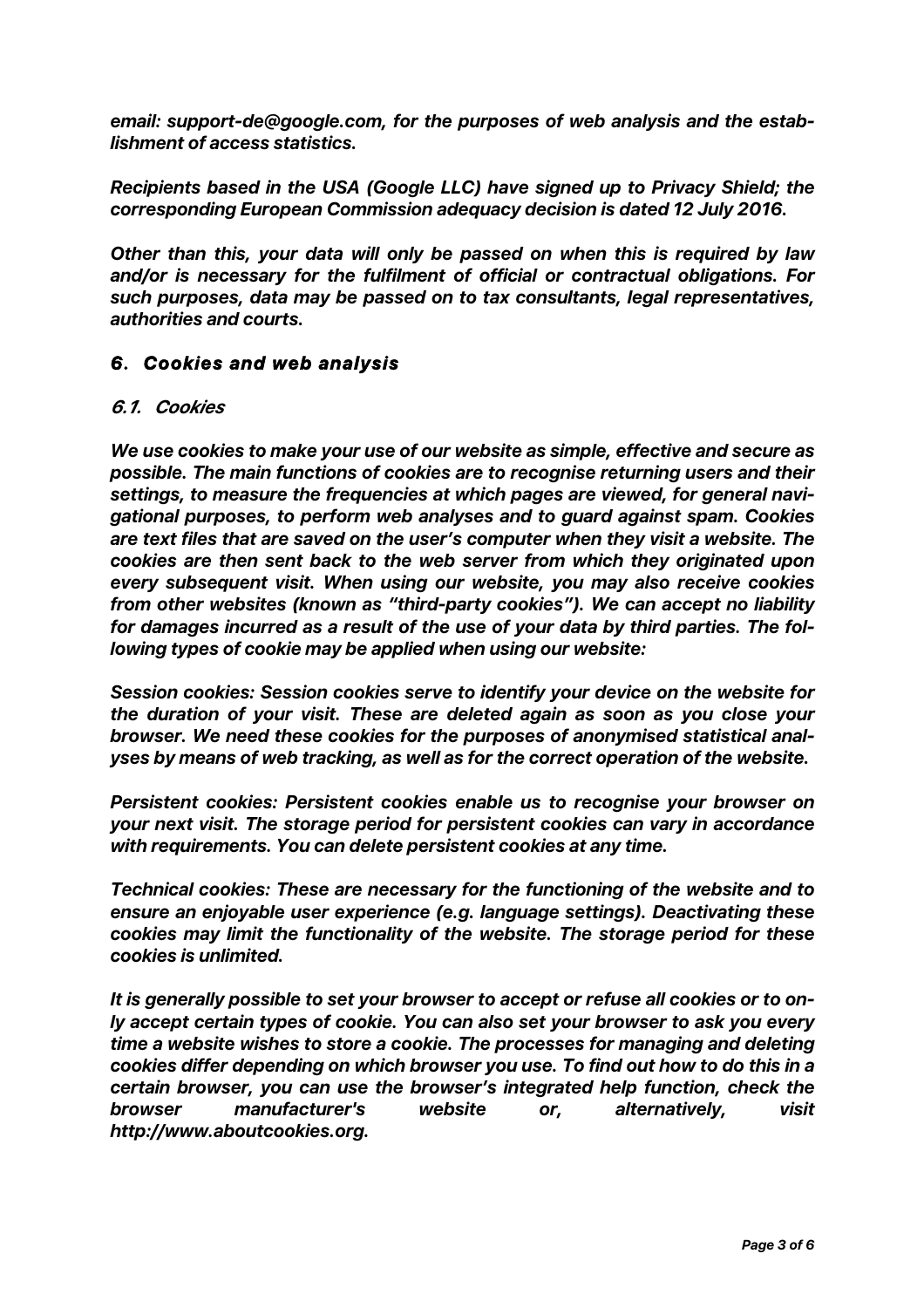*You will always be asked for consent before cookies that contain personal data or that affect your privacy are placed on your computer. Consent is deemed to have been given if you continue to surf on the website having been provided with information concerning the type and purpose of the cookies that are to be used by means of the cookie banner. Express consent is not required for the use of cookies that are essential for the proper functioning of the website or for activities that you have expressly requested. You can prevent cookies being placed on your computer by changing your browser settings (see above); however, the functionality of the website may be restricted as a result.*

#### *6.2. Web analysis*

*The website uses Google Analytics, a web analysis service provided by Google. Google Analytics makes use of "cookies", i.e. text files that are stored on your computer and that enable your use of this website to be analysed. As a general rule, the information generated by the cookie concerning your use of the website is transmitted to and stored on a Google server in the USA. We would like to point out that, on this website, the code "gat.\_anonymizeIp();" has been added to Google Analytics to ensure that IP addresses are gathered anonymously (known as IP masking). Your IP address will therefore only be recorded by Google in a shortened form, which guarantees anonymity and does not enable conclusions to be drawn as to your identity. As IP anonymisation is activated on this website, your IP address will first be shortened within European Union Member States or in other countries that are signatories of the Agreement on the European Economic Area. Only in exceptional cases will the full IP address be transmitted to a Google server in the USA and shortened there. Google will make use of the aforementioned information on our behalf in order to analyse your use of the website, to compile reports concerning website activities and to continue providing us with services associated with the use of the website and the internet. The IP address sent by your browser within Google Analytics is not collated with other data by Google. You can prevent cookies from being stored by selecting the appropriate settings in your browser software; however, we would like to point out that, in this case, you may not be able to make full use of all of the functions of this website. In addition, you can prevent the recording of the data generated by the cookie relating to your use of the website (incl. your IP address) at Google and the processing of those data by Google by activating the "Do Not Track" option or by objecting to the recording of data here (opt out link).* 

*Please note: Upon exercising your right to opt out, a cookie will be placed on your computer for the exclusion. If you delete all cookies from your computer, that optout cookie will also be deleted; if you wish to continue refusing the collection of anonymised data by means of web tracking, you must ensure that a new opt-out cookie is placed on your computer. A separate opt-out cookie must be placed for each browser and each computer.*

# *7. Consent, right of withdrawal, age restriction*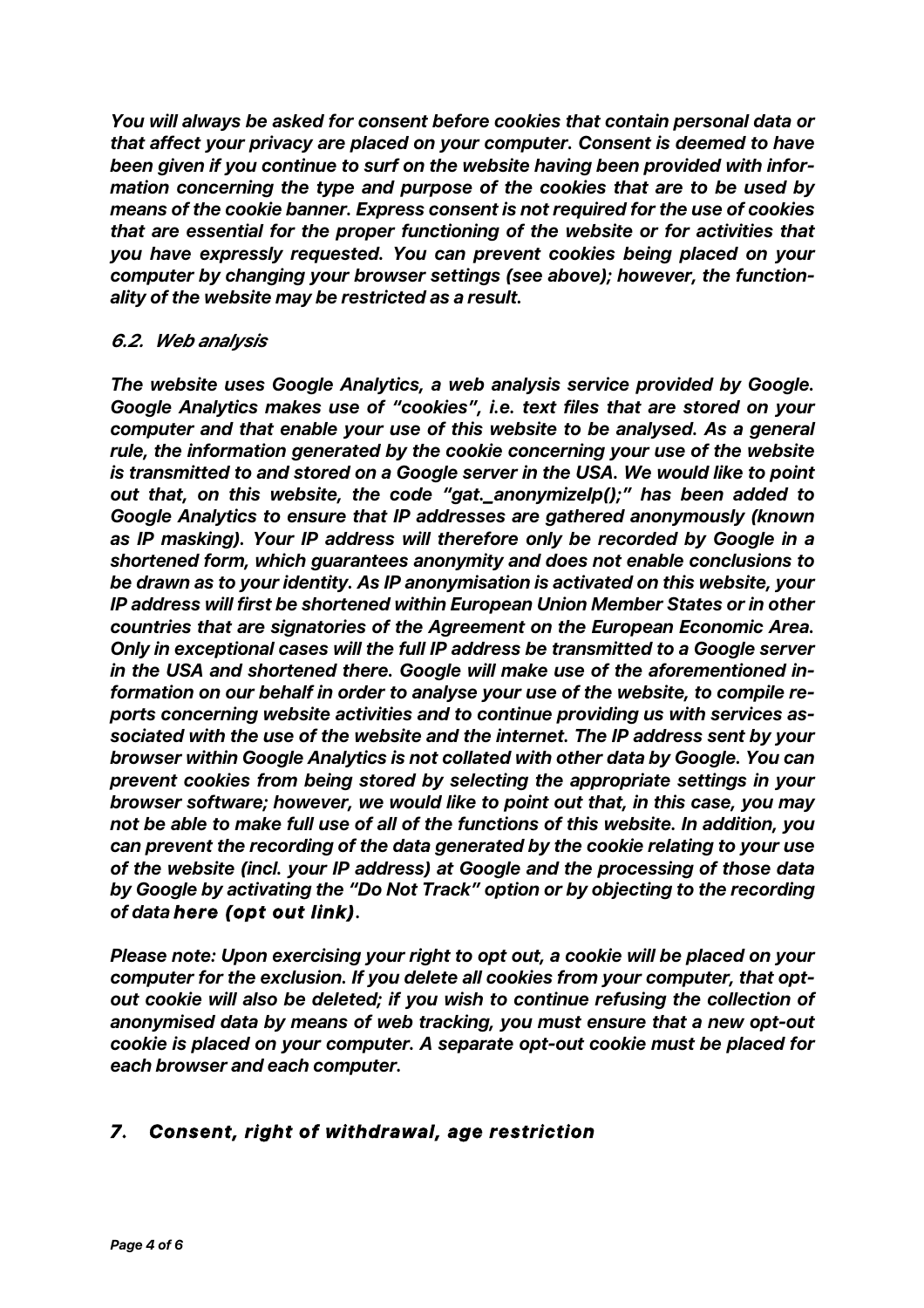# *7.1.*

*In so far as the processing of data is based on your consent, you shall be entitled to withdraw that consent at any time, e.g. by sending an email to office@bevaform.com. In such cases, the data pertaining to you that has previously been stored will be deleted or anonymised and will subsequently only be used for statistical purposes without any personal references. The withdrawal of consent shall have no effect on the legality of the processing that took place, with your consent, prior to the withdrawal of that consent.*

# *7.2.*

*As a general rule, we do not process any data pertaining to minors, nor are we authorised to do so. In giving your consent, you are confirming that you are aged 16 years or over or that consent has been granted by your legal representative.*

# *8. What are your rights?*

*Provided certain legal requirements are satisfied, you have the right to access the personal data in question (Article 15 GDPR), the right to rectify the personal data held that concerns you (Article 16 GDPR), the right to erasure (Article 17 GDPR), the right to restriction of processing (Article 18 GDPR) and the right to data portability (Article 20 GDPR).*

*In particular, you have the right, at any given time, to object to the processing of your personal data, where the processing of those data is necessary for the performance of a task carried out in the public interest or in the exercise of official authority (Article 6(1)(e) GDPR) or when processing is necessary for the purposes of our legitimate interests (Article 6(1)(f) GDPR), unless processing is taking place on compelling legitimate grounds that outweigh your interests, rights and liberties or processing is taking place for the purposes of enforcing, exercising or defending legal claims. In the event that your data are being processed for the purposes of direct advertising, you shall be entitled to withdraw consent at any time.*

*The legal provisions concerning the rights of data subjects can be found here: http://eur-lex.europa.eu/legal-content/EN/ALL/?uri=CELEX%3A32016R0679*

*In addition, you shall be entitled to complain to the Austrian data protection authorities (Wickenburggasse 8-10, 1080, Vienna, email: dsb@dsb.gv.at).*

# *9. How can you contact us?*

*Should you have any further questions, or should you wish to contact us for any other reason or to exercise your rights (see Section 8), please get in touch using the contact details provided.*

# *10. Changes to data protection information*